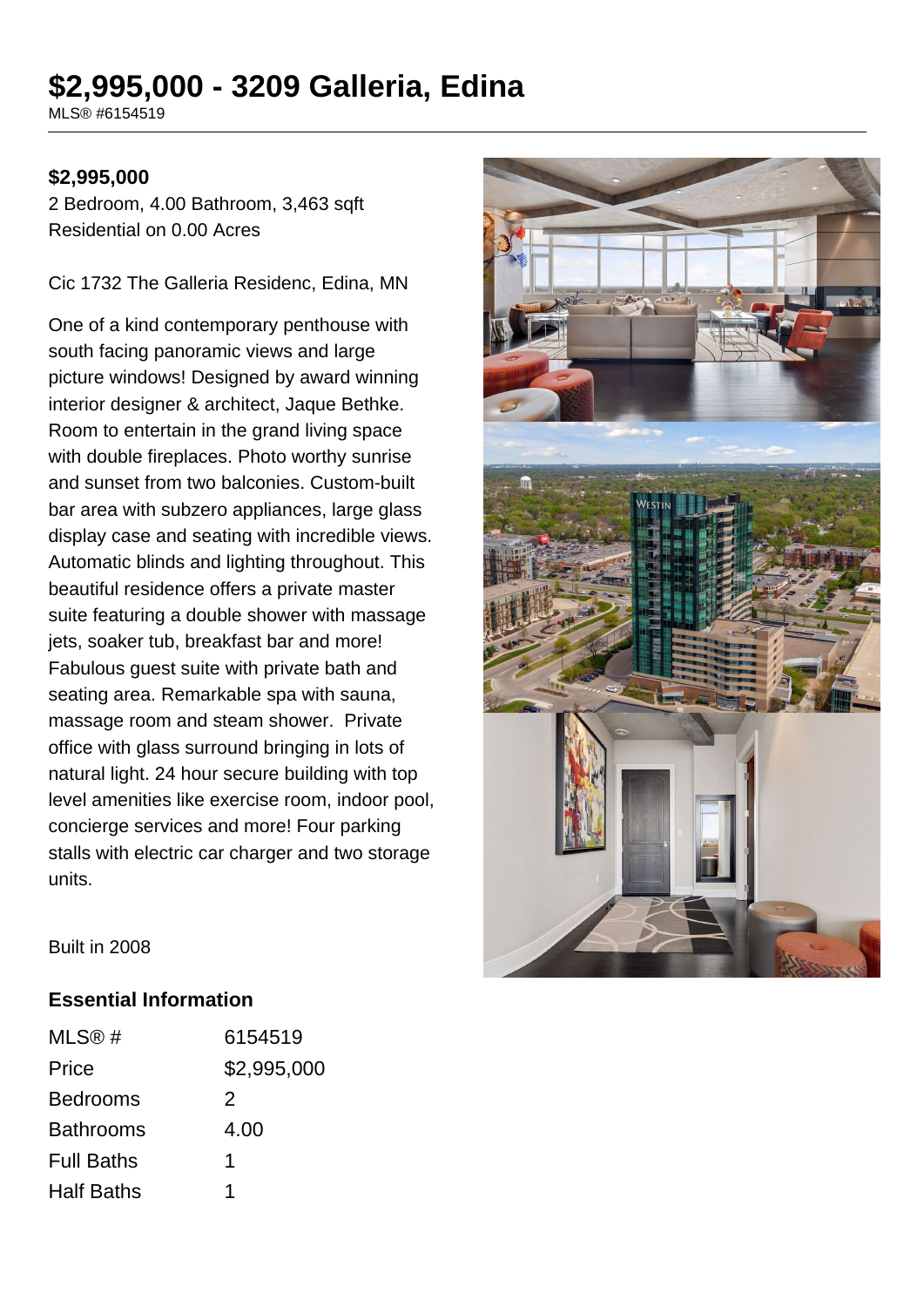| 3,463            |
|------------------|
| 0.00             |
| 2008             |
| Residential      |
| <b>High Rise</b> |
| <b>High Rise</b> |
| Active           |
|                  |

# **Community Information**

| Address      | 3209 Galleria                  |
|--------------|--------------------------------|
| Subdivision  | Cic 1732 The Galleria Residenc |
| City         | Edina                          |
| County       | Hennepin                       |
| <b>State</b> | MN                             |
| Zip Code     | 55435                          |

## **Amenities**

| <b>Amenities</b> | Elevator(s), Fire Sprinkler System, Spa/Hot Tub, In-Ground Sprinkler<br>System, Other, Patio, Security                        |
|------------------|-------------------------------------------------------------------------------------------------------------------------------|
| # of Garages     | 4                                                                                                                             |
| Garages          | Assigned, Covered, Concrete, Electric Vehicle Charging Station(s),<br>Garage Door Opener, Heated Garage, Secured, Underground |
| Has Pool         | Yes                                                                                                                           |
| Pool             | Below Ground, Indoor, Heated, Shared                                                                                          |
| <b>Interior</b>  |                                                                                                                               |
| Appliances       | Range, Wall Oven, Microwave, Exhaust Fan, Dishwasher, Refrigerator,<br>Washer, Dryer, Water Filtration System, Humidifier     |
| Heating          | <b>Forced Air</b>                                                                                                             |
| Cooling          | <b>Central Air</b>                                                                                                            |
| Fireplace        | Yes                                                                                                                           |
| # of Fireplaces  | 2                                                                                                                             |
| <b>Exterior</b>  |                                                                                                                               |
| Roof             | Flat                                                                                                                          |
| Construction     | Other                                                                                                                         |

### **School Information**

District Edina